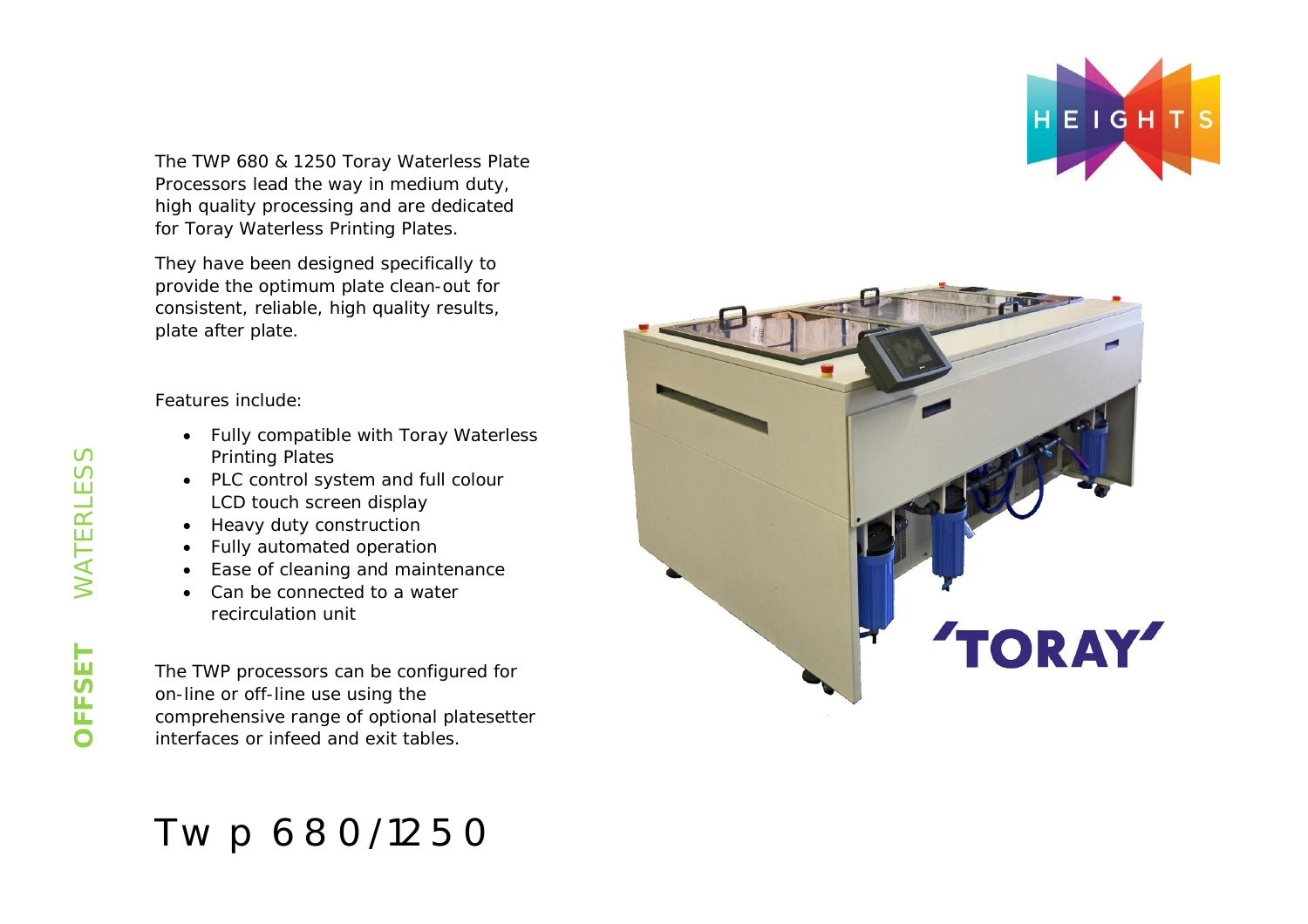

Full Colour LCD Touch Screen HMI Display provides access to all control functions and displays all processing parameters



Large diameter rotating and oscillating brush rollers ensure optimum removal of softened silicone layer and application of aftertreatment (dye) solution

Easy access to pumps and filters for increased serviceability



PLC control system with inverter conveyor/drive and oscillation motor control





TWP 680 - Heavy duty chain and belt drive system with AC drive and brush motors



TWP 1250 - Heavy duty chain drive system with AC drive and brush motors. Idlers fitted with sealed ball race bearings for maintenance free operation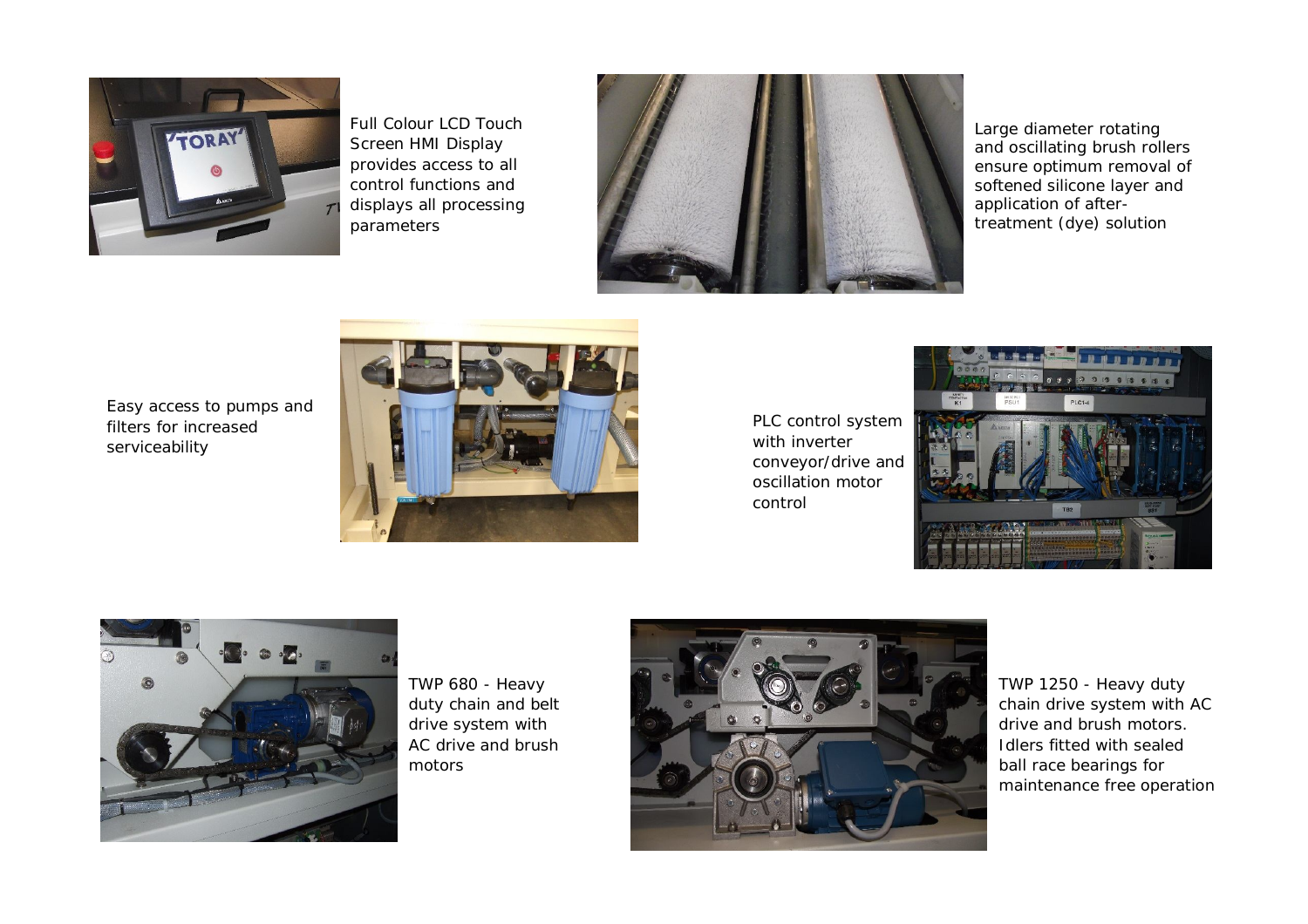## **TECHNICAL CHARACTERISTICS**

- 5 stage processing; Pre-treatment, Wash (Brush 1), Wash (Brush 2), After-treatment (Dye – Brush 3), Rinse, Dry (damper cover)
- PLC control system with intuitive touch screen display Mains water top-up (per plate) on wash section
- Adjustable temperatures on Pre-treatment, Wash & After-treatment (Dye) from 0 to 50°C
- Adjustable transport roller (dip time) speed from 7-day start/stop timer function 400 to 1600mm/min. (on 680) & 400 to 2000mm/min. (on 1250) **Plate jam detection** (on 000) & 400 to 2000mm/mm.
- 
- 
- Heavy duty chain (1250) and chain and belt (680) drive system with AC motors
- 10" filters on Pre-treatment, Wash &
- Pre-treatment, Wash & After-treatment (Dye) intermittently circulated in stand-by via filters and spray bars to ensure uniformity of temperature
- 
- Brush covers & tank condensation covers to minimise evaporation & fluid loss
- 
- 
- Adjustable brush oscillation speed up-to 148RPM Pre-treatment, Wash & After-treatment (Dye) Change Alarms & usage displays
- Fixed brush rotation speed ~540RPM Roller assemblies easily removed using lifting hooks
	- All tank components including spray bars, guides etc. easily removed for cleaning and servicing
	- TO Threis on Pre-treatment, wash &<br>After-treatment (Dye) and motors easily accessible for servicing

| Pre-treatment                                 | Wash                                                                                                          | After-treatment<br>(Dye)                  | Rinse | <b>Dry</b> |
|-----------------------------------------------|---------------------------------------------------------------------------------------------------------------|-------------------------------------------|-------|------------|
| $\bigcirc$<br>$\circ$<br>$\bullet$<br>$\circ$ | $\bullet$<br>H<br>$\bigcirc$<br>$\bullet$<br>$\bigcirc$<br>$\odot$<br>$\copyright$<br>$\overline{\mathbf{Q}}$ | $\bigcirc$<br>$\bullet$<br>$\circledcirc$ | J.    |            |

### **TWP SECTIONAL VIEW**